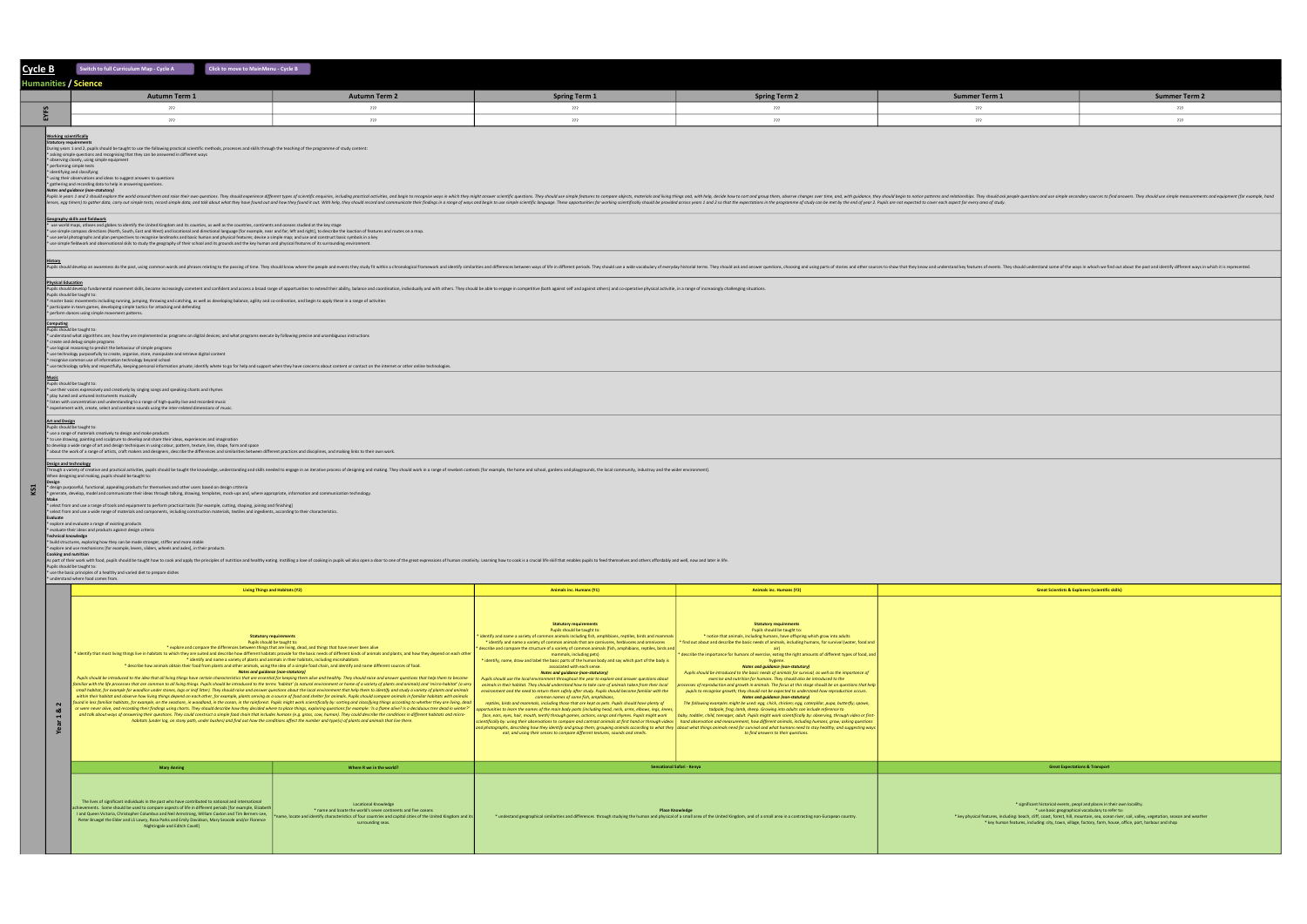|         | Geography<br>use maps, atlases, globes and digital/computer mapping to locate countries and describe features studied<br>* use the eight points of a compass, found and six-figure grid references, symbols and key (including the use of Ordnance Survey maps) to build their knowledge of the United Kingdom and the wider world<br>* use fieldwork to observe, measure, record and present the human and physical features in the local area using a range of methods, including sketch maps, plans and graphs, and digital technologies.                                                                                                                                                                                                                                                                                                                                                                                                                                                                                                                                                                                                                                                                                                 |
|---------|----------------------------------------------------------------------------------------------------------------------------------------------------------------------------------------------------------------------------------------------------------------------------------------------------------------------------------------------------------------------------------------------------------------------------------------------------------------------------------------------------------------------------------------------------------------------------------------------------------------------------------------------------------------------------------------------------------------------------------------------------------------------------------------------------------------------------------------------------------------------------------------------------------------------------------------------------------------------------------------------------------------------------------------------------------------------------------------------------------------------------------------------------------------------------------------------------------------------------------------------|
| History | Pupils should continue to develop a chronologically secure knowledge and understanding of British, local and world history, establishing clear narcatives withit and across the periods they study. They should regularly addr<br>range of sources.                                                                                                                                                                                                                                                                                                                                                                                                                                                                                                                                                                                                                                                                                                                                                                                                                                                                                                                                                                                          |
|         | <b>Physical Education</b><br>Pupils should continue to apply and develop a broader range of skills, learning how to use them in different ways and to link them to make actions and sequences of movement. The should enjoy communicating, collaborating an<br>Pupils should be taught to:<br>* use running, jumping, throwing and catching in isolation and in combination<br>* play competitive games, modified where appropriate [for example, badminton, basketball, cricket, football, hockey, netball, rounders and tennis], and apply basic principles suitable for attacking and defending<br>* develop flexibility, strength, technique, control and balance [for example, through athletics and gymnastics]<br>* perform dances using a range of movement patterns<br>* take part in outdoor and adventurous activity challenges both individually and wihtin a team                                                                                                                                                                                                                                                                                                                                                               |
|         | * compare their performances with previous ones and demonstrate improvement to achieve their personal best.                                                                                                                                                                                                                                                                                                                                                                                                                                                                                                                                                                                                                                                                                                                                                                                                                                                                                                                                                                                                                                                                                                                                  |
|         | Computing<br>Pupils should be taught to:<br>* design, write and debug programs that accomplish specific goals, including controlling or simulating physical systems; solve problems by decomposing them into smaller parts<br>* use sequence, selection, and repetition in programs; work with variables and various forms of input and output<br>*use logical reasoning to explain how some simple algorithms work and to detect and correct errors in algorithms and programs<br>* understand computer networks including the internet; how they can provide multiple services, such as the world wide web; and the opportunities they offer for communication and collaboration<br>* use search technologies effectively, appreciate how results are selected and ranked, and be discerning in evaluating digital content<br>* select, use and combine a variety of software (including internet services) on a range of digital devices to design and create a range of programs, systems and content that accomplish given goals, including collecting, a<br>* use technology safely, respectfully and responsibly; recognise acceptable/unacceptable behaviour; identify a range of ways to report concerns about centent and contact. |
|         | Pupils should be taught to sing and play musically with increasing confidence and control. They should develop an understanding of musical composition, organising and manipulaying ideas within musical structures and reprod<br>Pupils should be taught to:<br>* play and perform in solo and ensemble contexts, using their voices and playing musical instruments with increasing accuracy, fluency, control and expression.<br>* improvise and compose music for a range of purposes using the inter-related dimensions of music<br>listen with attention to detail and recall sounds with incresing aural memory<br>* use and understand staff and other musical notations<br>* appreciate and understan a wide range of high-quality live and recorded music drawn from different traditions and from great composers and musicians<br>* develop an understanding of the history of music.                                                                                                                                                                                                                                                                                                                                            |
|         | Pupils should be taught to develop their techniques, including their control and their use of materials, with creativity, experimentation and an incresing awareness of different kinds of art, craft and design.<br>Pupils should be taught:<br>to create sketch books to record their observations and use them to review and revisit ideas<br>* to improve their mastery of art and design techniques, including drawing, painting and sculpture with a range of materials [for example, pencil, charcoal, paint, clay]<br>* about great artists, architechs and designers in history.                                                                                                                                                                                                                                                                                                                                                                                                                                                                                                                                                                                                                                                    |
|         | Design and technology<br>Through a variety of creative and practical activities, pupils should betaught the knowledge, understanding and skills needed to engage in an iterative process of designing and making. They should work in a range of releva<br>When designing and making, pupils should be taught to:<br>* use research and develop design criteria to inform the design of innovative, functional, appealing products that are fit for purpose, aimed at particular individuals or groups<br>* generate, develop, model and communicate their ideas through discussion, annotated sketches, cross-sectional and exploded diagrams, prototypes, pattern pieces and computer-aided design                                                                                                                                                                                                                                                                                                                                                                                                                                                                                                                                         |
|         | * select from and use a wider range of tools and equipment to perform practical tasks [for example, cutting, shaping, joinging and finishing], accurately<br>* select from and use a wider range of materials and components, including construction materials, textiles and ingredients, according to their functional properties and aesthetic qualities<br>Evaluate                                                                                                                                                                                                                                                                                                                                                                                                                                                                                                                                                                                                                                                                                                                                                                                                                                                                       |
|         | * investigate and analyse a range of existing products<br>* evaluate their ideas and products against their own design criteria and consider the views of others to improve their work<br>understand how key events and individuals in design and technology have helped shape the world<br><b>Technical knowledge</b>                                                                                                                                                                                                                                                                                                                                                                                                                                                                                                                                                                                                                                                                                                                                                                                                                                                                                                                       |
|         | * apply their understanding of how to strengthen, stiffen and reinforce more complex structures<br>* understand and use mechanical systems in their products [for example, gears, pulleys, cams, levers and linkages]<br>* understand and use electrical systems in their products [for example, series circuits incorporating switches, bulbs, buzzers and motors]<br>* apply their understanding of computing to program, monitor and control their products<br>Cooking and nutrition                                                                                                                                                                                                                                                                                                                                                                                                                                                                                                                                                                                                                                                                                                                                                      |
|         | As part of their work with food, pupils should be taught how to cook and apply the principles of nutrition and healthy eating. Instilling a love of cooking in pupils wil also open a door to one of the great expressions of<br>Pupils should be taught to:<br>* understand and apply the principles of a healthy variend diet<br>* prepare and cook a variety of predominantly savoury dishes using a range of cooking techniques<br>* understand seasonality, and know where and how a variety of ingredients are grown, reared, caught and processed.                                                                                                                                                                                                                                                                                                                                                                                                                                                                                                                                                                                                                                                                                    |
|         | Teaching may be of any modern or ancient foreign language and should focus on enabling pupils to make substantial progress in one language. The teaching should provide an appropriate balance of spoken and written language<br>The focus of study in modern languages will be on practical communication. If an ancient language is chosen the focus will be to provide a linguistic foundation for reading comprehension and an appreciation of classical ci<br>Pupils should be taught to:                                                                                                                                                                                                                                                                                                                                                                                                                                                                                                                                                                                                                                                                                                                                               |
|         | * listern attentively to spoken language and show understanding by joining in and responding<br>explore the patterns and sounds of language through songs and rhymes and link the spelling, sound and meaning of words<br>* engage in conversations; ask and answer questions; express opinions and respond to those of others; seek clarification and help*<br>* speak in sentences, using familiar vocabulary, phrases and basic language structures<br>* develop accurate pronounciation and intonation so that others understand when they are reading aloud or using familiar words and phrases*<br>* present ideas and information orally to a range of audiences*                                                                                                                                                                                                                                                                                                                                                                                                                                                                                                                                                                     |
|         | *read carefully and show understanding of words, phrases and simple writing<br>* appreciate stories, songs, poems and rhymes in the language<br>* broaden their vocabulary and develop their ability to understand new words that are introduced into familiar written material, including through using a dictionary<br>* write phrases from memory, and adapt these to create new sentances, to express ideas clearly<br>* describe people, places, things and actions orally* and in writing<br>* understand basic grammar appropriate to the language being studied, including (where relevant): feminine, masculine and nueter forms and the conjugation of high-frequency verbs; keys features and oatterns of the language                                                                                                                                                                                                                                                                                                                                                                                                                                                                                                            |
|         | The starred (*) content above will not be applicable to ancient languages.<br><b>Science</b>                                                                                                                                                                                                                                                                                                                                                                                                                                                                                                                                                                                                                                                                                                                                                                                                                                                                                                                                                                                                                                                                                                                                                 |
|         | <b>Statutory requirements</b><br>During years 3 and 4, pupils should be taught to use the following practical scientific methods, processes and skills through the teaching of the programme of study content:<br>* asking relevant questions and using different types of scientific enquiries to answer them<br>setting up simple practical enquiries, comparative and fair tests<br>making systematic and careful observations and, where appropriate, taking accurate measurements using standard units, using a range of equipment, including thermometers and data loggers<br>gathering, recording, classifying and presenting data in a variety of ways to help in answering questions<br>recording findings using simple scientific language, drawings, labelled diagrams, keys, bar charts, and tables<br>reporting on findings from enquiries, including oral and written explanations, displays or presentations of results and conclusions<br>using results to draw simple conclusions, make predictions for new values, suggest improvements and raise further questions                                                                                                                                                        |
|         | * identifying differences, similarities or changes related to simple scientific ideas and processes<br>* using straightforward scientific evidence to answer questions or to support their findings.<br>Notes and guidance (non-statutory)<br>Pupils in years 3 and 4 should be given a range of scientific experiences to enable them to raise their own questions about the world around them. They should them to range that to make their own decisions about the most a                                                                                                                                                                                                                                                                                                                                                                                                                                                                                                                                                                                                                                                                                                                                                                 |
|         | long to make them for and the type of simple equipment that might be used.<br>Notes and guidance (non-statutory)<br>They should learn how to use new equipment, such as data loggers, appropriately. They should collect data from their own observations and measurements, using notes, simple tobles and standard units, and help to make detsio<br>They should also recognise when and how secondary sources might help them to answer questions that cannot be answered through practical investigations. Pupils should use relevant scientific language to discuss their ideas                                                                                                                                                                                                                                                                                                                                                                                                                                                                                                                                                                                                                                                          |
|         | <b>Physical Education</b><br>Swimming and water safety<br>All schools must provide swimming instruction either in key stage 1 or key stage 2.<br>In particular, pupils should be taught to:<br>swim cometently, confidently and proficiently over a distance of at least 25 metres.<br>buse a rnage of strokes effectively (for example, front craw, back stroke and breaststroke<br>perform safe self-rescue in different water-based situations.                                                                                                                                                                                                                                                                                                                                                                                                                                                                                                                                                                                                                                                                                                                                                                                           |
|         | Sound (Y4)<br><b>Animals Inc. Humans (Y3)</b><br>Rocks (Y3)<br>Forces (Y3)                                                                                                                                                                                                                                                                                                                                                                                                                                                                                                                                                                                                                                                                                                                                                                                                                                                                                                                                                                                                                                                                                                                                                                   |

rring patterns and relationships and decide what data to collect to identify them. They should help to make decisions about what observations to make, how Sound (Y4) nvolve thoughtful selection and organisation of relevant historical information. They should understand how our knowledge of the past is constructed from a